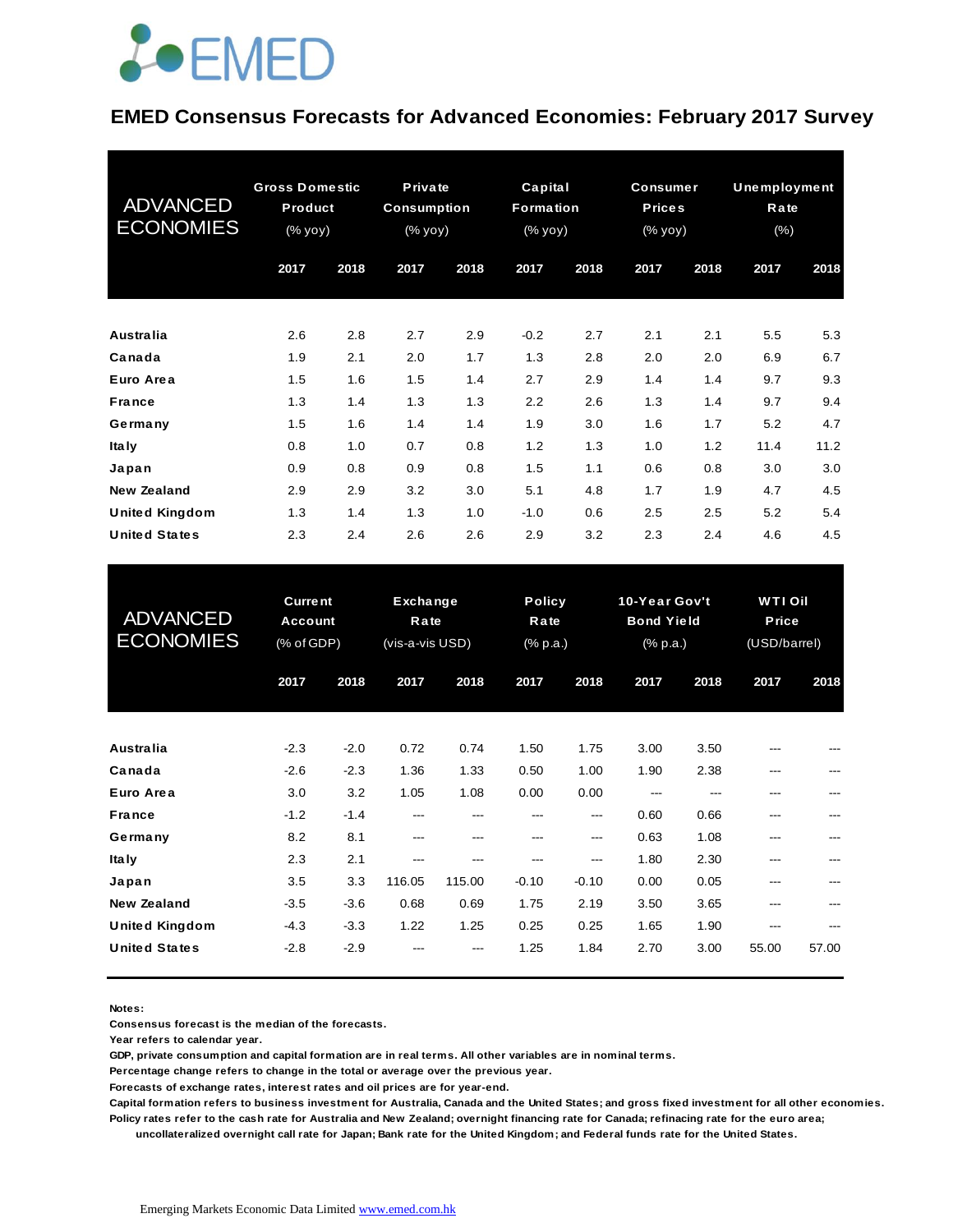

#### **EMED Consensus Forecasts for Emerging Markets: February 2017 Survey**

| <b>EMERGING</b><br><b>MARKETS</b> | <b>Gross Domestic</b><br>Product<br>(% yoy)<br>2017 | 2018 | Private<br><b>Consumption</b><br>(% yoy)<br>2017 | 2018 | <b>Fixed</b><br>Investment<br>(% yoy)<br>2017 | 2018 | Consumer<br><b>Prices</b><br>(% yoy)<br>2017 | 2018 | <b>Unemployment</b><br>Rate<br>$(\% )$<br>2017 | 2018     |
|-----------------------------------|-----------------------------------------------------|------|--------------------------------------------------|------|-----------------------------------------------|------|----------------------------------------------|------|------------------------------------------------|----------|
| Argentina                         | 3.0                                                 | 3.5  | 2.3                                              | 2.9  | 4.6                                           | 5.8  | 22.0                                         | 14.0 | 8.6                                            | 8.5      |
| <b>Brazil</b>                     | 0.5                                                 | 1.9  | $-0.3$                                           | 2.8  | 2.3                                           | 7.3  | 5.5                                          | 5.0  | 12.5                                           | 11.1     |
| Chile                             | 2.0                                                 | 2.5  | 2.0                                              | 1.6  | 1.0                                           | 1.7  | 2.9                                          | 3.0  | 6.4                                            | 7.1      |
| China                             | 6.4                                                 | 6.0  | 7.6                                              | 7.2  | 5.4                                           | 5.2  | 2.2                                          | 2.3  | 4.1                                            | 4.2      |
| Colombia                          | 2.4                                                 | 3.2  | 2.3                                              | 2.6  | 2.6                                           | 3.1  | 4.0                                          | 3.5  | 9.7                                            | 9.4      |
| <b>Czech Republic</b>             | 2.5                                                 | 2.5  | 2.8                                              | 2.6  | 3.1                                           | 4.4  | 2.0                                          | 2.1  | 3.8                                            | 3.6      |
| <b>Hong Kong</b>                  | 1.8                                                 | 2.0  | 2.1                                              | 1.9  | 2.8                                           | 1.9  | 2.2                                          | 2.4  | 3.5                                            | 3.5      |
| Hungary                           | 2.5                                                 | 2.7  | 4.1                                              | 3.9  | 6.2                                           | 4.2  | 2.0                                          | 2.6  | 4.7                                            | 4.2      |
| India                             | 7.3                                                 | 7.5  | 7.2                                              | 7.8  | $-0.4$                                        | 5.5  | 5.0                                          | 5.1  | $\qquad \qquad \cdots$                         | $\cdots$ |
| Indonesia                         | 5.3                                                 | 5.5  | 5.2                                              | 5.1  | 5.6                                           | 6.2  | 4.2                                          | 4.4  | 5.6                                            | 5.6      |
| Malaysia                          | 4.5                                                 | 4.5  | 4.1                                              | 3.9  | 3.0                                           | 3.9  | 2.6                                          | 2.5  | 3.5                                            | 3.5      |
| <b>Mexico</b>                     | 1.8                                                 | 2.2  | 2.2                                              | 2.0  | $-0.2$                                        | 3.0  | 3.8                                          | 3.9  | 4.3                                            | 4.2      |
| <b>Philippines</b>                | 6.4                                                 | 6.5  | 6.5                                              | 6.6  | 10.5                                          | 11.5 | 3.0                                          | 3.0  | 5.2                                            | 5.0      |
| Poland                            | 3.0                                                 | 3.1  | 3.7                                              | 3.1  | 2.6                                           | 5.7  | 1.6                                          | 1.8  | 6.9                                            | 6.5      |
| Russia                            | 1.1                                                 | 1.5  | 1.1                                              | 2.5  | 2.0                                           | 2.7  | 5.0                                          | 4.5  | 5.6                                            | 5.5      |
| Singapore                         | 1.6                                                 | 2.0  | 1.3                                              | 1.8  | $-0.9$                                        | 1.0  | 0.9                                          | 1.4  | 2.5                                            | 2.5      |
| South Korea                       | 2.5                                                 | 2.6  | 2.1                                              | 2.3  | 3.2                                           | 3.0  | 1.7                                          | 1.9  | 3.7                                            | 3.5      |
| <b>Taiwan</b>                     | 2.0                                                 | 2.0  | 1.9                                              | 2.0  | 2.3                                           | 2.0  | 1.4                                          | 1.5  | 3.8                                            | 3.8      |
| <b>Thailand</b>                   | 3.3                                                 | 3.3  | 2.7                                              | 2.7  | 3.1                                           | 3.0  | 1.7                                          | 2.0  | 1.0                                            | 1.3      |
| <b>Turkey</b>                     | 2.5                                                 | 2.9  | 2.2                                              | 3.3  | 1.3                                           | 2.8  | 8.2                                          | 7.6  | 11.3                                           | 11.2     |

|                       | <b>Money</b> |                        | <b>Merchandise</b> |      | <b>Merchandise</b> |      | <b>Current</b> |        | Exchange        |       |
|-----------------------|--------------|------------------------|--------------------|------|--------------------|------|----------------|--------|-----------------|-------|
| <b>EMERGING</b>       | Supply M2    |                        | <b>Exports</b>     |      | <b>Imports</b>     |      | <b>Account</b> |        | Rate            |       |
| <b>MARKETS</b>        | (% yoy)      |                        | $(%$ (% yoy)       |      | $(%$ (% yoy)       |      | (% of GDP)     |        | (vis-a-vis USD) |       |
|                       | 2017         | 2018                   | 2017               | 2018 | 2017               | 2018 | 2017           | 2018   | 2017            | 2018  |
|                       |              |                        |                    |      |                    |      |                |        |                 |       |
|                       |              |                        |                    |      |                    |      |                |        |                 |       |
| Argentina             | 24.5         | 18.2                   | 0.9                | 3.4  | 3.7                | 3.9  | $-2.5$         | $-2.3$ | 17.70           | 20.34 |
| <b>Brazil</b>         | 5.7          | $\cdots$               | $-0.3$             | 3.1  | 2.3                | 5.6  | $-1.7$         | $-1.6$ | 3.45            | 3.47  |
| Chile                 | 6.8          | $\frac{1}{2}$          | 2.9                | 2.0  | 2.9                | 2.3  | $-1.7$         | $-2.0$ | 669             | 659   |
| China                 | 10.8         | 9.5                    | 2.0                | 3.3  | 1.8                | 3.5  | 2.0            | 1.6    | 7.16            | 7.16  |
| Colombia              | 13.9         | 15.8                   | 8.4                | 2.9  | 4.7                | 5.1  | $-4.2$         | $-4.1$ | 3125            | 3150  |
| <b>Czech Republic</b> | $- - -$      | $\cdots$               | 6.1                | 6.7  | 7.0                | 7.0  | 0.7            | 0.3    | 25.7            | 24.5  |
| <b>Hong Kong</b>      | 5.4          | 6.7                    | 2.2                | 4.3  | 2.0                | 3.6  | 2.8            | 3.6    | 7.78            | 7.77  |
| Hungary               | 6.8          | 4.1                    | 5.4                | 7.2  | 6.1                | 8.4  | 3.5            | 2.1    | 298             | 290   |
| India                 | 7.2          | $-2.6$                 | 3.0                | 4.2  | $-2.1$             | 3.1  | $-0.9$         | $-1.2$ | 69.0            | 69.0  |
| Indonesia             | 10.7         | $\cdots$               | 2.2                | 4.6  | 2.3                | 4.6  | $-2.1$         | $-2.1$ | 13700           | 13556 |
| Malaysia              | 4.1          | $\frac{1}{2}$          | 4.2                | 3.0  | 2.7                | 3.2  | 2.0            | 2.5    | 4.53            | 4.49  |
| <b>Mexico</b>         | 10.0         | 14.4                   | 2.5                | 3.6  | 2.4                | 3.4  | $-2.8$         | $-2.6$ | 21.6            | 21.9  |
| <b>Philippines</b>    | 18.2         | $\cdots$               | 4.5                | 14.1 | 6.0                | 7.5  | 0.9            | 0.5    | 50.5            | 50.3  |
| Poland                | 5.4          | 7.4                    | 5.6                | 5.4  | 6.5                | 6.2  | $-1.0$         | $-1.5$ | 4.13            | 4.18  |
| Russia                | 8.3          | 8.0                    | 1.5                | 2.9  | 5.2                | 4.2  | 3.7            | 2.6    | 63.0            | 62.6  |
| Singapore             | 3.2          | $\qquad \qquad \cdots$ | $-0.4$             | 2.1  | $-0.4$             | 2.9  | 19.4           | 18.9   | 1.47            | 1.43  |
| South Korea           | 8.3          | $\cdots$               | 3.0                | 3.6  | 2.6                | 3.6  | 6.5            | 5.5    | 1217            | 1191  |
| Taiwan                | 5.2          | 4.2                    | 3.5                | 3.4  | 3.1                | 4.2  | 13.0           | 12.4   | 32.6            | 31.9  |
| <b>Thailand</b>       | 5.1          | 5.0                    | 2.0                | 2.6  | 6.0                | 5.5  | 7.8            | 6.5    | 36.5            | 36.0  |
| Turkey                | 12.5         | 12.4                   | 3.4                | 3.9  | 3.6                | 5.9  | $-4.4$         | $-4.5$ | 3.75            | 3.94  |
|                       |              |                        |                    |      |                    |      |                |        |                 |       |

**Notes:** 

**Consensus forecast is the median of the forecasts.**

**Year refers to calendar year except for India for which fiscal year (April to March) is used.**

**GDP, private consumption and fixed investment are in real terms. All other variables are in nominal terms.**

**Percentage change refers to change in the total or average over the previous year, except for money supply growth which is based on year-end figures.**

**Forecasts of exchange rates and interest rates are for year-end.**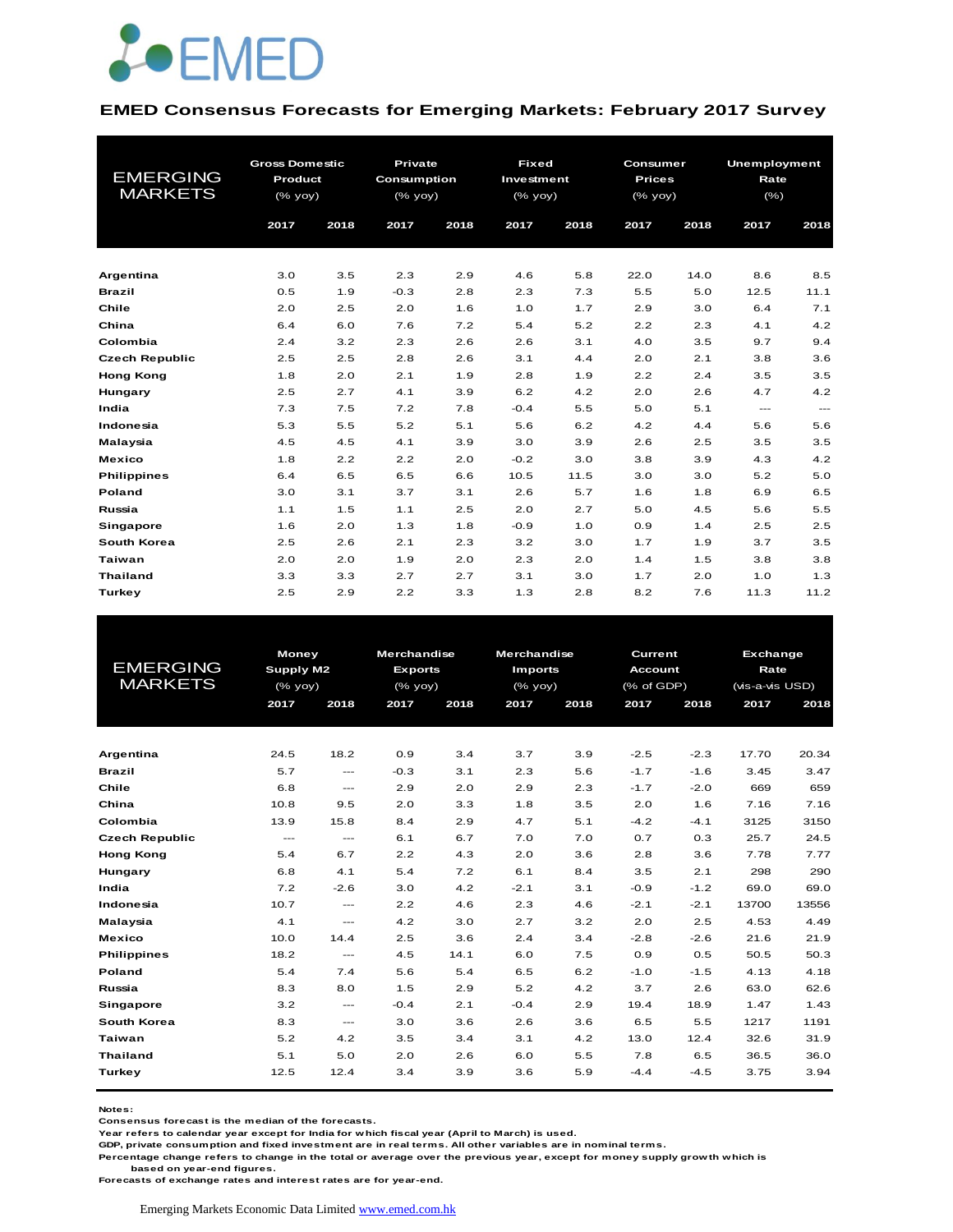### **EMED Consensus Forecasts for the United States: February 2017 Survey**

| UNITED STATES                                                  | <b>Gross Domestic</b><br><b>Product</b><br>(% yoy) |            | <b>Consumer</b><br><b>Prices</b><br>(% yoy) |                | <b>UNITED STATES</b>                              | <b>Gross Domestic</b><br><b>Product</b><br>(% yoy) |                | <b>Consumer</b><br><b>Prices</b><br>(% yoy) |                          |
|----------------------------------------------------------------|----------------------------------------------------|------------|---------------------------------------------|----------------|---------------------------------------------------|----------------------------------------------------|----------------|---------------------------------------------|--------------------------|
|                                                                | 2017                                               | 2018       | 2017                                        | 2018           |                                                   | 2017                                               | 2018           | 2017                                        | 2018                     |
|                                                                |                                                    |            |                                             |                |                                                   |                                                    |                |                                             |                          |
| <b>ABN AMRO</b>                                                | 2.4                                                | 2.7        | 2.7                                         | 2.8            | ING                                               | 1.6                                                | 2.8            | 1.3                                         | 2.5                      |
| <b>Action Economics</b>                                        | 2.4                                                | 2.6        | 2.6                                         | 2.5            | Intesa Sanpaolo                                   | 2.0                                                | 2.5            | 2.5                                         | 2.3                      |
| <b>AIB Global Treasury</b>                                     | 2.3                                                | 2.5        | 2.3                                         | 2.5            | Invesco Ltd.                                      | 2.3                                                | ---            | 2.4                                         | $\overline{\phantom{a}}$ |
| <b>Allianz</b>                                                 | 2.2                                                | 2.4        | 2.6                                         | 2.5            | <b>KBC</b>                                        | 2.4                                                | 2.5            | 2.7                                         | 2.5                      |
| <b>Bank Julius Baer</b>                                        | 2.5                                                | 2.3        | $2.2\phantom{0}$                            | 2.5            | <b>Kiel Institute</b>                             | 2.5                                                | 2.7            | 2.3                                         | 2.6                      |
| <b>Barclays Capital</b>                                        | 2.1                                                | 2.5        | 2.4                                         | 2.6            | <b>Moody's Analytics</b>                          | 2.6                                                | 2.9            | 2.8                                         | 2.7                      |
| <b>BayernLB</b><br><b>BBVA</b>                                 | 2.2<br>2.1                                         | 2.9        | 2.2<br>2.0                                  | $2.5\,$<br>--- | <b>Mortgage Bankers Association</b><br><b>NAR</b> | 2.1<br>2.4                                         | 1.9            | 2.4<br>2.6                                  | 2.2<br>2.4               |
|                                                                | 2.4                                                | ---        | 2.3                                         | 2.4            | <b>National Bank of Canada</b>                    | $2.2\,$                                            | 2.1<br>2.4     | 2.1                                         | 2.2                      |
| <b>Berenberg Capital Markets</b><br><b>BMO Capital Markets</b> | 2.4                                                | 2.9<br>2.5 | 2.7                                         | 2.4            | <b>NIESR</b>                                      | 2.1                                                | 2.2            | 1.7                                         | 1.8                      |
| <b>BNP Paribas</b>                                             | 1.5                                                | ---        | 2.3                                         | ---            | <b>Northern Trust</b>                             | 2.2                                                | $\overline{a}$ | 2.4                                         | $\overline{\phantom{a}}$ |
| <b>Capital Economics</b>                                       | 2.6                                                | 2.3        | 2.6                                         | 2.9            | <b>OCBC Bank</b>                                  | $2.2\,$                                            | 2.3            | 2.3                                         | 2.4                      |
| <b>CIBC World Markets</b>                                      | 2.3                                                | 2.1        | 2.3                                         | 2.7            | <b>PNC</b>                                        | 2.4                                                | 2.7            | 2.3                                         | 2.4                      |
| Citigroup                                                      | 2.1                                                | 2.6        | 1.7                                         | 1.9            | Prometeia                                         | 2.4                                                | 2.9            | 1.9                                         | 2.1                      |
| <b>Comerica Bank</b>                                           | 2.4                                                | 2.5        | 2.6                                         | 2.0            | <b>Raymond James</b>                              | $2.2\,$                                            | 2.0            | 2.4                                         | 2.2                      |
| Commerzbank                                                    | 2.3                                                | 2.3        | 2.5                                         | 2.5            | Royal Bank of Canada                              | 2.3                                                | 2.3            | 2.4                                         | 2.2                      |
| <b>Credit Agricole</b>                                         | 2.3                                                | 2.5        | 2.4                                         | 2.5            | <b>Schroders</b>                                  | 1.9                                                | 2.5            | 2.0                                         | 2.3                      |
| <b>Credit Suisse</b>                                           | 2.3                                                | 2.2        | 2.2                                         | 2.1            | Scotia Capital                                    | 2.3                                                | 2.4            | 2.4                                         | 2.3                      |
| Daiwa Institute of Research                                    | 2.1                                                | ---        | 2.0                                         | ---            | Societe Generale                                  | 2.3                                                | 2.1            | 2.1                                         | 2.0                      |
| Danske Bank                                                    | 2.2                                                | 2.8        | 2.4                                         | 2.5            | <b>Standard &amp; Poor's</b>                      | 2.4                                                | ---            | 2.2                                         | $---$                    |
| <b>DBS Bank</b>                                                | 2.7                                                | ---        | 2.2                                         | ---            | <b>Standard Chartered</b>                         | 1.3                                                | ---            | 1.2                                         | $\overline{\phantom{a}}$ |
| Deka Bank                                                      | 2.3                                                | 2.1        | 2.6                                         | 2.7            | <b>TD Economics</b>                               | 2.2                                                | 2.0            | 2.6                                         | 2.4                      |
| Desjardins                                                     | 2.5                                                | 2.1        | 2.0                                         | 2.3            | <b>UOB</b>                                        | 2.7                                                | $\overline{a}$ | 2.5                                         | ---                      |
| <b>DIW Berlin</b>                                              | 2.4                                                | 2.6        | 2.0                                         | 2.0            |                                                   |                                                    |                |                                             |                          |
| <b>DZ Bank</b>                                                 | 2.2                                                | 2.5        | 2.3                                         | 2.7            | <b>CONSENSUS</b>                                  |                                                    |                |                                             |                          |
| <b>Fannie Mae</b>                                              | 2.1                                                | 1.9        | 2.4                                         | 2.3            | Median                                            | 2.3                                                | 2.4            | 2.3                                         | 2.4                      |
| <b>First Trust Advisors</b>                                    | 2.4                                                | $2.2\,$    | 2.8                                         | 2.9            | Mean                                              | 2.2                                                | 2.4            | 2.3                                         | 2.4                      |
| <b>Freddie Mac</b>                                             | 1.9                                                | 2.1        | 2.2                                         | 2.4            | High                                              | 2.7                                                | 2.9            | 2.8                                         | 2.9                      |
| Handelsbanken                                                  | 2.4                                                | 1.8        | 2.0                                         | 2.1            | Low                                               | 1.3                                                | 1.8            | 1.2                                         | 1.8                      |
| <b>IFO Munich Institute</b>                                    | 2.2                                                | 2.0        | 1.8                                         | 2.0            | <b>Standard Deviation</b>                         | 0.3                                                | 0.3            | 0.3                                         | 0.3                      |
| Continues in the next column                                   |                                                    |            |                                             |                |                                                   |                                                    |                |                                             |                          |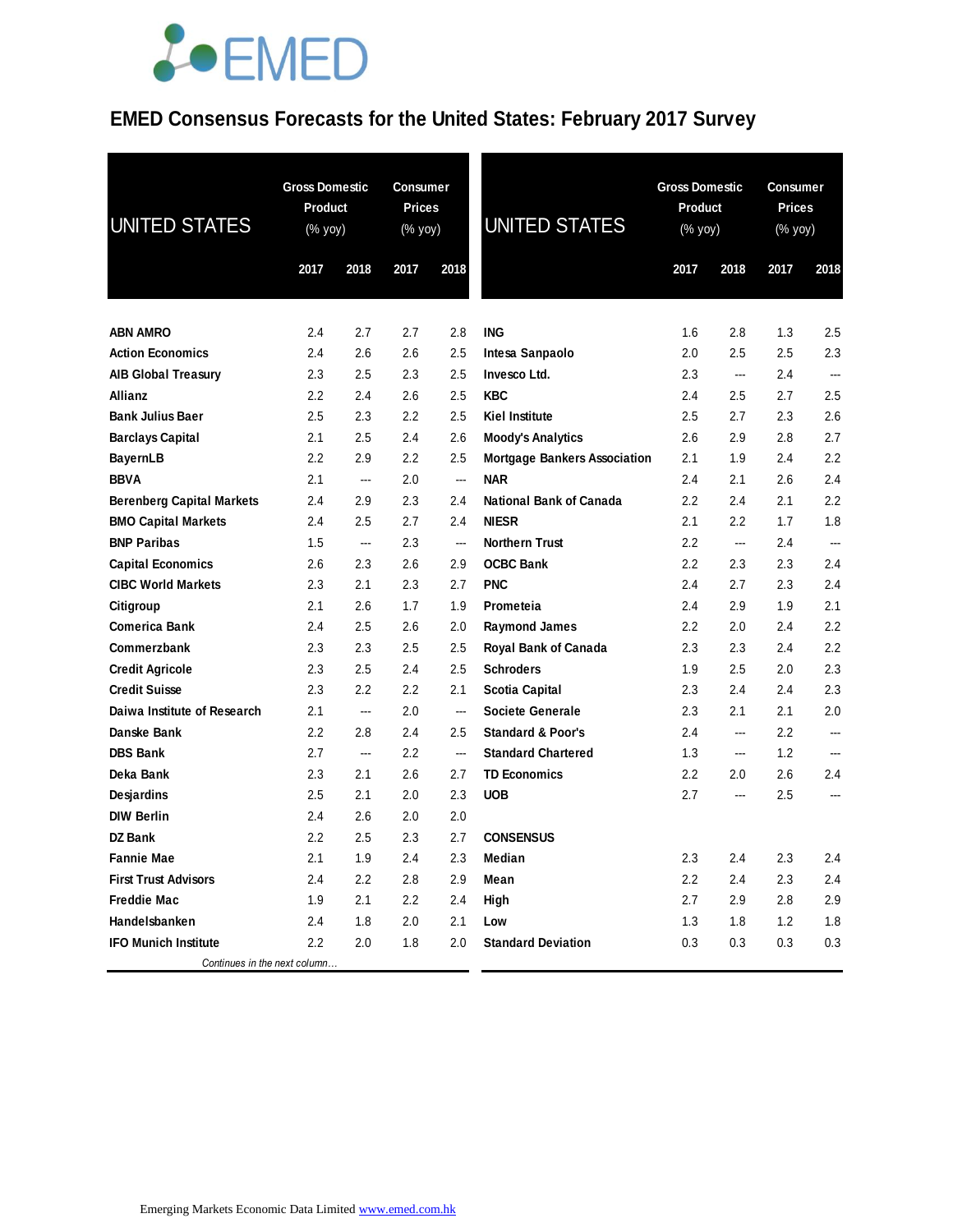### **EMED Consensus Forecasts for the Euro Area: February 2017 Survey**

| <b>EURO AREA</b>                 | <b>Gross Domestic</b><br><b>Product</b><br>(% yoy) |                | <b>Consumer</b><br><b>Prices</b><br>(% yoy) |                | <b>EURO AREA</b>            | <b>Gross Domestic</b><br><b>Product</b><br>(% yoy) |                | <b>Consumer</b><br><b>Prices</b><br>(% yoy) |                |
|----------------------------------|----------------------------------------------------|----------------|---------------------------------------------|----------------|-----------------------------|----------------------------------------------------|----------------|---------------------------------------------|----------------|
|                                  | 2017                                               | 2018           | 2017                                        | 2018           |                             | 2017                                               | 2018           | 2017                                        | 2018           |
|                                  |                                                    |                |                                             |                |                             |                                                    |                |                                             |                |
| <b>ABN AMRO</b>                  | 1.4                                                | 1.8            | 1.2                                         | 1.6            | <b>IFO Munich Institute</b> | 1.6                                                | 1.6            | 1.4                                         | 1.6            |
| <b>AIB Global Treasury</b>       | 1.6                                                | 1.6            | 1.2                                         | 1.5            | <b>ING</b>                  | 1.6                                                | 1.5            | 0.3                                         | 1.1            |
| <b>Allianz</b>                   | 1.8                                                | 1.6            | 1.7                                         | 1.7            | Intesa Sanpaolo             | 1.7                                                | 1.6            | 1.5                                         | 1.7            |
| <b>Bank Julius Baer</b>          | 1.6                                                | 1.3            | 1.8                                         | 1.7            | Invesco Ltd.                | 1.4                                                | $\overline{a}$ | 1.3                                         | $\overline{a}$ |
| <b>Barclays Capital</b>          | 1.6                                                | 1.6            | 1.7                                         | 1.4            | <b>KBC</b>                  | 1.4                                                | 1.5            | 1.6                                         | 1.4            |
| <b>BayernLB</b>                  | 1.1                                                | 1.4            | 1.4                                         | 1.4            | <b>Kiel Institute</b>       | 1.7                                                | 1.7            | 1.2                                         | 1.4            |
| <b>BBVA</b>                      | 1.5                                                | ---            | 1.4                                         | ---            | <b>Moody's Analytics</b>    | 1.7                                                | 1.6            | 1.2                                         | 1.4            |
| <b>Berenberg Capital Markets</b> | 1.5                                                | 1.5            | 1.3                                         | 1.6            | <b>NIESR</b>                | 1.5                                                | 1.5            | 1.4                                         | 1.3            |
| <b>BMO Capital Markets</b>       | 1.3                                                | 1.5            | 1.7                                         | 1.3            | <b>OCBC Bank</b>            | 1.4                                                | 1.5            | 1.3                                         | 1.5            |
| <b>BNP Paribas</b>               | 1.1                                                | ---            | 1.1                                         | ---            | Prometeia                   | 1.5                                                | 1.3            | 1.4                                         | 1.6            |
| <b>Capital Economics</b>         | 1.0                                                | 1.5            | 1.8                                         | 1.3            | Royal Bank of Canada        | 1.5                                                | 1.5            | 1.7                                         | 1.4            |
| <b>CIBC World Markets</b>        | 1.5                                                | 1.2            | 1.6                                         | 1.9            | <b>Schroders</b>            | 1.2                                                | 1.8            | 1.3                                         | 0.9            |
| Citigroup                        | 1.7                                                | 1.7            | 1.8                                         | 1.4            | <b>Scotia Capital</b>       | 1.7                                                | 1.7            | 1.4                                         | 1.7            |
| Commerzbank                      | 1.8                                                | 1.6            | 1.3                                         | 1.2            | <b>Societe Generale</b>     | 1.7                                                | 1.4            | 1.5                                         | 1.5            |
| <b>Credit Agricole</b>           | 1.5                                                | 1.5            | 1.5                                         | 1.3            | <b>Standard Chartered</b>   | 1.5                                                | ---            | 1.9                                         | $\overline{a}$ |
| <b>Credit Suisse</b>             | 2.0                                                | 1.8            | 1.5                                         | 1.2            | <b>TD Economics</b>         | 1.5                                                | 1.6            | 1.6                                         | 1.4            |
| Danske Bank                      | 1.5                                                | 1.5            | 1.6                                         | 1.2            | <b>UOB</b>                  | 1.1                                                | ---            | 1.2                                         | ---            |
| <b>DBS Bank</b>                  | 1.6                                                | ---            | 0.6                                         | ---            |                             |                                                    |                |                                             |                |
| Deka Bank                        | 1.4                                                | 1.6            | 1.4                                         | 1.6            | <b>CONSENSUS</b>            |                                                    |                |                                             |                |
| <b>DIW Berlin</b>                | 1.5                                                | 1.6            | 1.2                                         | 1.3            | Median                      | 1.5                                                | 1.5            | 1.4                                         | 1.4            |
| DZ Bank                          | 1.5                                                | 1.6            | 1.6                                         | 1.5            | Mean                        | 1.5                                                | 1.5            | 1.4                                         | 1.4            |
| <b>ETLA</b>                      | 1.5                                                | 1.5            | 1.3                                         | 1.7            | High                        | 2.0                                                | 1.8            | 1.9                                         | 1.9            |
| <b>EUROFER</b>                   | 1.4                                                | $\overline{a}$ | 1.4                                         | $\overline{a}$ | Low                         | 1.0                                                | 1.2            | 0.3                                         | 0.9            |
| Handelsbanken                    | 1.3                                                | 1.2            | 1.3                                         | 1.3            | <b>Standard Deviation</b>   | 0.2                                                | 0.1            | 0.3                                         | 0.2            |
| Continues in the next column     |                                                    |                |                                             |                |                             |                                                    |                |                                             |                |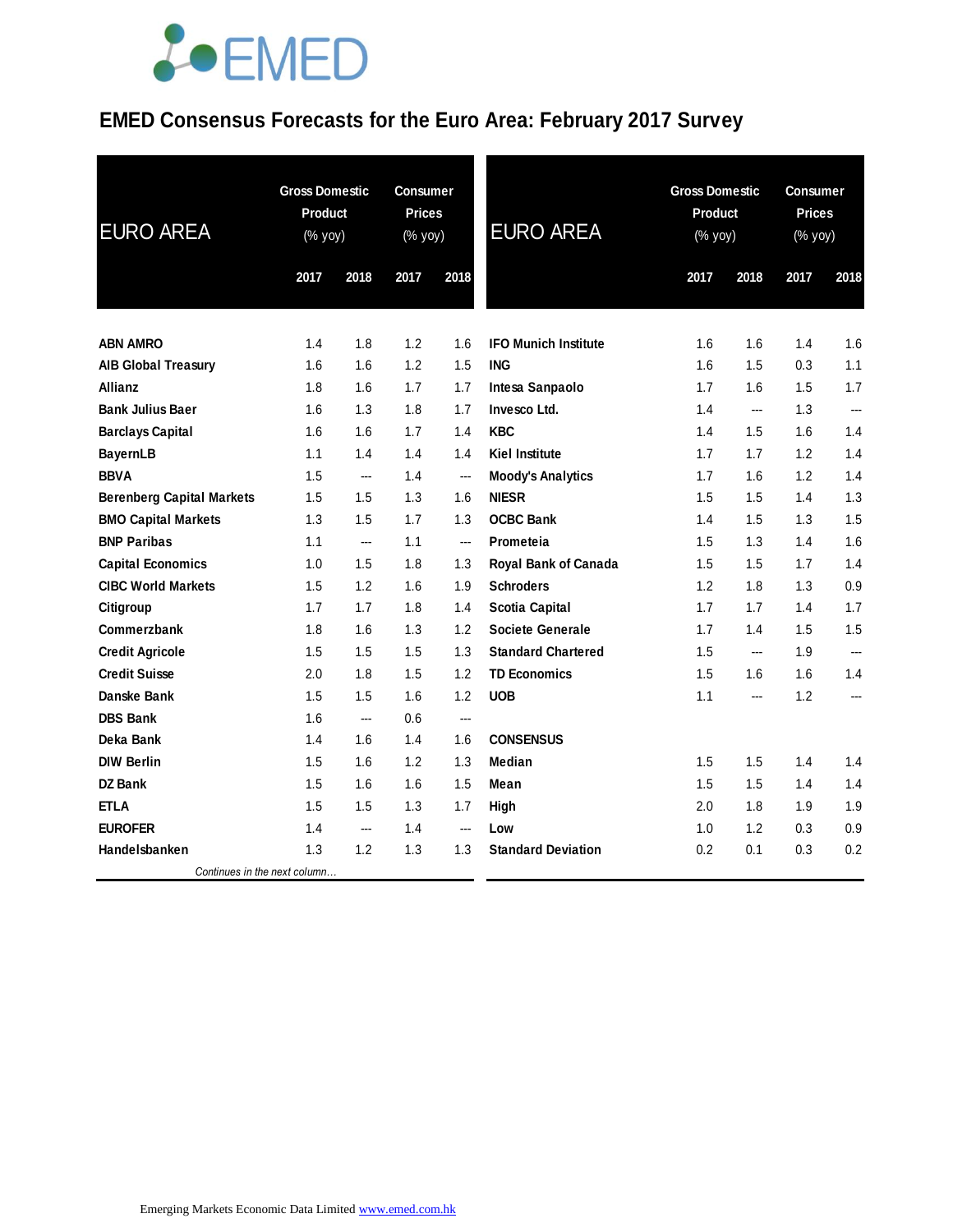### **EMED Consensus Forecasts for Japan: February 2017 Survey**

| <b>JAPAN</b>                     | <b>Gross Domestic</b><br>Product<br>(% yoy) |      | <b>Consumer</b><br><b>Prices</b><br>$(\%$ yoy) |                | <b>JAPAN</b>              | <b>Gross Domestic</b><br>Product<br>(% yoy) |                | <b>Consumer</b><br><b>Prices</b><br>(% yoy) |                          |
|----------------------------------|---------------------------------------------|------|------------------------------------------------|----------------|---------------------------|---------------------------------------------|----------------|---------------------------------------------|--------------------------|
|                                  | 2017                                        | 2018 | 2017                                           | 2018           |                           | 2017                                        | 2018           | 2017                                        | 2018                     |
|                                  |                                             |      |                                                |                |                           |                                             |                |                                             |                          |
| <b>ABN AMRO</b>                  | 0.7                                         | 0.7  | 0.8                                            | 1.0            | Intesa Sanpaolo           | 1.2                                         | 1.0            | 0.4                                         | 0.9                      |
| <b>AIB Global Treasury</b>       | 0.8                                         | 0.5  | 0.2                                            | 0.3            | Invesco Ltd.              | 1.0                                         | ---            | 0.5                                         | ---                      |
| Allianz                          | 1.2                                         | 0.8  | 0.6                                            | 0.9            | <b>JCER</b>               | 0.9                                         | 0.7            | 0.6                                         | 0.8                      |
| <b>Bank Julius Baer</b>          | 1.1                                         | 1.0  | 0.3                                            | 0.1            | <b>KBC</b>                | 1.0                                         | 0.8            | 0.5                                         | 1.0                      |
| Bank of Tokyo-Mitsubishi UFJ     | 0.9                                         | ---  | 0.5                                            | $\overline{a}$ | <b>Kiel Institute</b>     | 1.2                                         | 0.7            | 0.5                                         | 0.6                      |
| <b>Barclays Capital</b>          | 1.3                                         | 0.6  | 0.7                                            | 0.8            | <b>Mizuho Securities</b>  | 1.0                                         | $\overline{a}$ | 0.9                                         | ---                      |
| <b>BayernLB</b>                  | 1.0                                         | 0.9  | 0.9                                            | 0.4            | <b>Moody's Analytics</b>  | 0.9                                         | 0.7            | $-0.2$                                      | 0.2                      |
| <b>BBVA</b>                      | 0.8                                         | ---  | 0.8                                            | ---            | <b>NIESR</b>              | 0.7                                         | 0.8            | 0.5                                         | 0.8                      |
| <b>Berenberg Capital Markets</b> | 0.9                                         | 1.1  | 0.6                                            | 0.6            | <b>OCBC Bank</b>          | 1.0                                         | 0.9            | 0.6                                         | 1.0                      |
| <b>BMO Capital Markets</b>       | 0.9                                         | 0.7  | 0.6                                            | 0.6            | Prometeia                 | 0.8                                         | 1.0            | 0.2                                         | 0.5                      |
| <b>BNP Paribas</b>               | 0.1                                         | ---  | $-0.1$                                         | ---            | <b>Schroders</b>          | 1.4                                         | 0.9            | 0.8                                         | 0.9                      |
| <b>Capital Economics</b>         | 1.0                                         | 0.5  | 1.0                                            | 1.5            | <b>Scotia Capital</b>     | 0.7                                         | 0.6            | 0.7                                         | 1.0                      |
| <b>CIBC World Markets</b>        | 0.7                                         | 0.5  | 1.0                                            | 0.8            | <b>Societe Generale</b>   | 1.0                                         | 1.0            | 0.3                                         | 1.1                      |
| Citigroup                        | 1.3                                         | 1.2  | 1.1                                            | 0.8            | <b>Standard Chartered</b> | 1.0                                         | $\overline{a}$ | 0.8                                         | $\overline{\phantom{a}}$ |
| Commerzbank                      | 1.0                                         | 1.0  | 1.0                                            | 1.0            | <b>TD Economics</b>       | 0.9                                         | 0.8            | 1.2                                         | 1.1                      |
| <b>Credit Agricole</b>           | 1.5                                         | 1.1  | 0.6                                            | 0.6            | <b>UOB</b>                | 0.9                                         | $\overline{a}$ | 1.0                                         | $---$                    |
| <b>Credit Suisse</b>             | 0.8                                         | ---  | 0.4                                            | ---            |                           |                                             |                |                                             |                          |
| Daiwa Institute of Research      | 1.1                                         | ---  | 0.4                                            | ---            |                           |                                             |                |                                             |                          |
| <b>DBS Bank</b>                  | 0.8                                         | ---  | 0.5                                            | ---            | <b>CONSENSUS</b>          |                                             |                |                                             |                          |
| Deka Bank                        | 1.4                                         | 1.0  | 1.1                                            | 1.2            | Median                    | 1.0                                         | 0.8            | 0.6                                         | 0.8                      |
| <b>DIW Berlin</b>                | 0.5                                         | 0.5  | 0.1                                            | 0.4            | Mean                      | 1.0                                         | 0.8            | 0.6                                         | 0.8                      |
| <b>DZ Bank</b>                   | 0.9                                         | 0.8  | 0.4                                            | 0.6            | High                      | 1.5                                         | 1.2            | 1.2                                         | 1.5                      |
| <b>IFO Munich Institute</b>      | 1.0                                         | 0.4  | 0.3                                            | 0.8            | Low                       | 0.1                                         | 0.4            | $-0.2$                                      | 0.1                      |
| <b>ING</b>                       | 0.7                                         | ---  | 0.6                                            | ---            | <b>Standard Deviation</b> | 0.3                                         | 0.2            | 0.3                                         | 0.3                      |
| Continues in the next column     |                                             |      |                                                |                |                           |                                             |                |                                             |                          |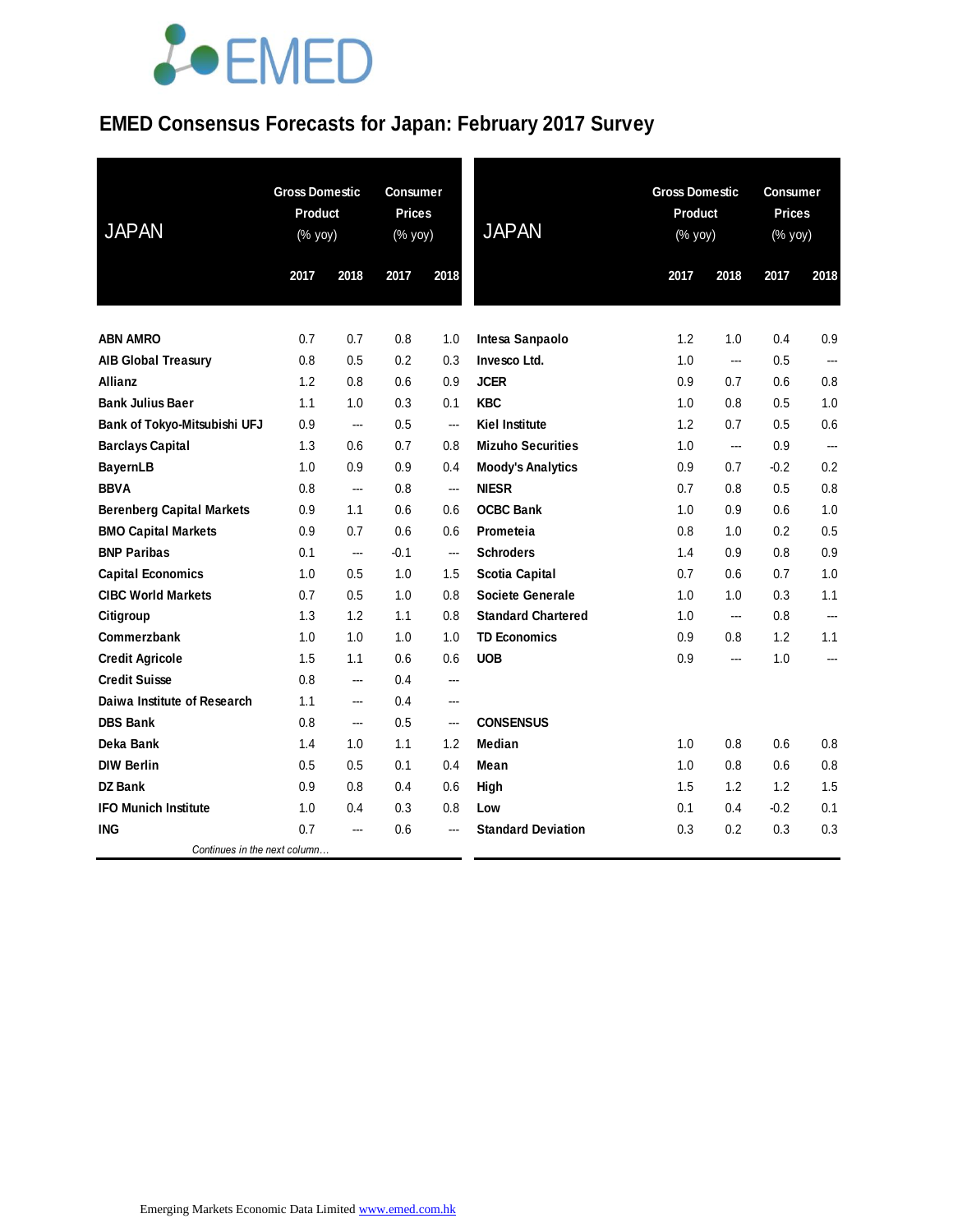### **EMED Consensus Forecasts for China: February 2017 Survey**

| <b>CHINA</b>                     | <b>Gross Domestic</b><br><b>Product</b><br>$(\%$ yoy) |                          | <b>Consumer</b><br><b>Prices</b><br>(% yoy) |      | <b>CHINA</b>                  | <b>Gross Domestic</b><br><b>Product</b><br>(% yoy) |                          | Consumer<br><b>Prices</b><br>(% yoy) |               |
|----------------------------------|-------------------------------------------------------|--------------------------|---------------------------------------------|------|-------------------------------|----------------------------------------------------|--------------------------|--------------------------------------|---------------|
|                                  | 2017                                                  | 2018                     | 2017                                        | 2018 |                               | 2017                                               | 2018                     | 2017                                 | 2018          |
| <b>ABN AMRO</b>                  | 6.5                                                   | 6.0                      | 2.0                                         | 2.0  | <b>ING</b>                    | 6.5                                                | 6.3                      | 2.0                                  | 2.0           |
| <b>Allianz</b>                   | 6.3                                                   | 6.0                      | 2.3                                         | 3.0  | Intesa Sanpaolo               | 6.4                                                | 6.1                      | 2.4                                  | 2.0           |
| <b>Bank Julius Baer</b>          | 6.5                                                   | 6.0                      | 2.0                                         | 1.6  | Invesco Ltd.                  | 6.4                                                | ---                      | 2.1                                  | $\frac{1}{2}$ |
| <b>Bank of East Asia</b>         | 6.4                                                   | ---                      | 2.2                                         | ---  | JP Morgan                     | 6.5                                                | 6.2                      | 2.4                                  | 3.0           |
| <b>Barclays Capital</b>          | 6.4                                                   | 6.1                      | 2.2                                         | 2.3  | <b>Kiel Institute</b>         | 6.4                                                | 5.9                      | 2.0                                  | 2.3           |
| <b>BayernLB</b>                  | 6.3                                                   | 6.1                      | 2.3                                         | 2.4  | <b>Moody's Analytics</b>      | 6.0                                                | 5.8                      | 1.9                                  | 2.7           |
| <b>BBVA</b>                      | 5.8                                                   | $\overline{a}$           | 2.7                                         | ---  | <b>NIESR</b>                  | 6.4                                                | 5.9                      | 2.5                                  | 2.5           |
| <b>Berenberg Capital Markets</b> | 6.3                                                   | 5.8                      | 2.3                                         | 2.3  | <b>OCBC Bank</b>              | 6.4                                                | 6.0                      | 2.2                                  | 2.5           |
| <b>BMO Capital Markets</b>       | 6.5                                                   | 6.3                      | 2.2                                         | 2.0  | Prometeia                     | 6.2                                                | 5.9                      | 2.7                                  | 2.1           |
| <b>BNP Paribas</b>               | 6.2                                                   | 6.4                      | 2.3                                         | 2.5  | <b>Royal Bank of Scotland</b> | 6.5                                                | 6.5                      | 2.3                                  | 2.4           |
| <b>Capital Economics</b>         | 6.5                                                   | 6.5                      | 2.0                                         | 1.5  | <b>Schroders</b>              | 6.5                                                | 6.2                      | 2.3                                  | 2.2           |
| Citigroup                        | 6.5                                                   | 6.5                      | 2.6                                         | 2.5  | <b>Scotia Capital</b>         | 6.4                                                | 6.0                      | 2.4                                  | 2.5           |
| Commerzbank                      | 6.5                                                   | 6.3                      | 2.0                                         | 2.2  | <b>Societe Generale</b>       | 6.3                                                | 6.0                      | 2.4                                  | 2.2           |
| <b>Credit Agricole</b>           | 6.6                                                   | 6.5                      | 1.7                                         | 1.7  | <b>Standard Chartered</b>     | 6.7                                                | $\hspace{0.05cm} \ldots$ | 2.4                                  | ---           |
| <b>Credit Suisse</b>             | 6.8                                                   | $\hspace{0.05cm} \ldots$ | 2.3                                         | ---  | <b>UOB</b>                    | 6.6                                                | ---                      | 2.2                                  | ---           |
| Daiwa Institute of Research      | 6.4                                                   | 6.0                      | 1.8                                         | 2.1  |                               |                                                    |                          |                                      |               |
| Danske Bank                      | 6.6                                                   | 6.3                      | 2.0                                         | 2.0  | <b>CONSENSUS</b>              |                                                    |                          |                                      |               |
| <b>DBS Bank</b>                  | 6.5                                                   | ---                      | 1.8                                         | ---  | Median                        | 6.4                                                | 6.1                      | 2.2                                  | 2.3           |
| Deka Bank                        | 6.6                                                   | 6.5                      | 2.1                                         | 2.4  | Mean                          | 6.4                                                | 6.1                      | 2.2                                  | 2.3           |
| <b>DZ Bank</b>                   | 6.4                                                   | 5.8                      | 2.1                                         | 2.3  | High                          | 6.8                                                | 6.5                      | 2.7                                  | 3.0           |
| <b>ICBC</b> International        | 6.6                                                   | ---                      | 2.0                                         | ---  | Low                           | 5.8                                                | 5.8                      | 1.7                                  | 1.5           |
| <b>IFO Munich Institute</b>      | 6.4                                                   | 5.8                      | 2.2                                         | 2.2  | <b>Standard Deviation</b>     | 0.2                                                | 0.2                      | 0.2                                  | 0.3           |
| Continues in the next column     |                                                       |                          |                                             |      |                               |                                                    |                          |                                      |               |